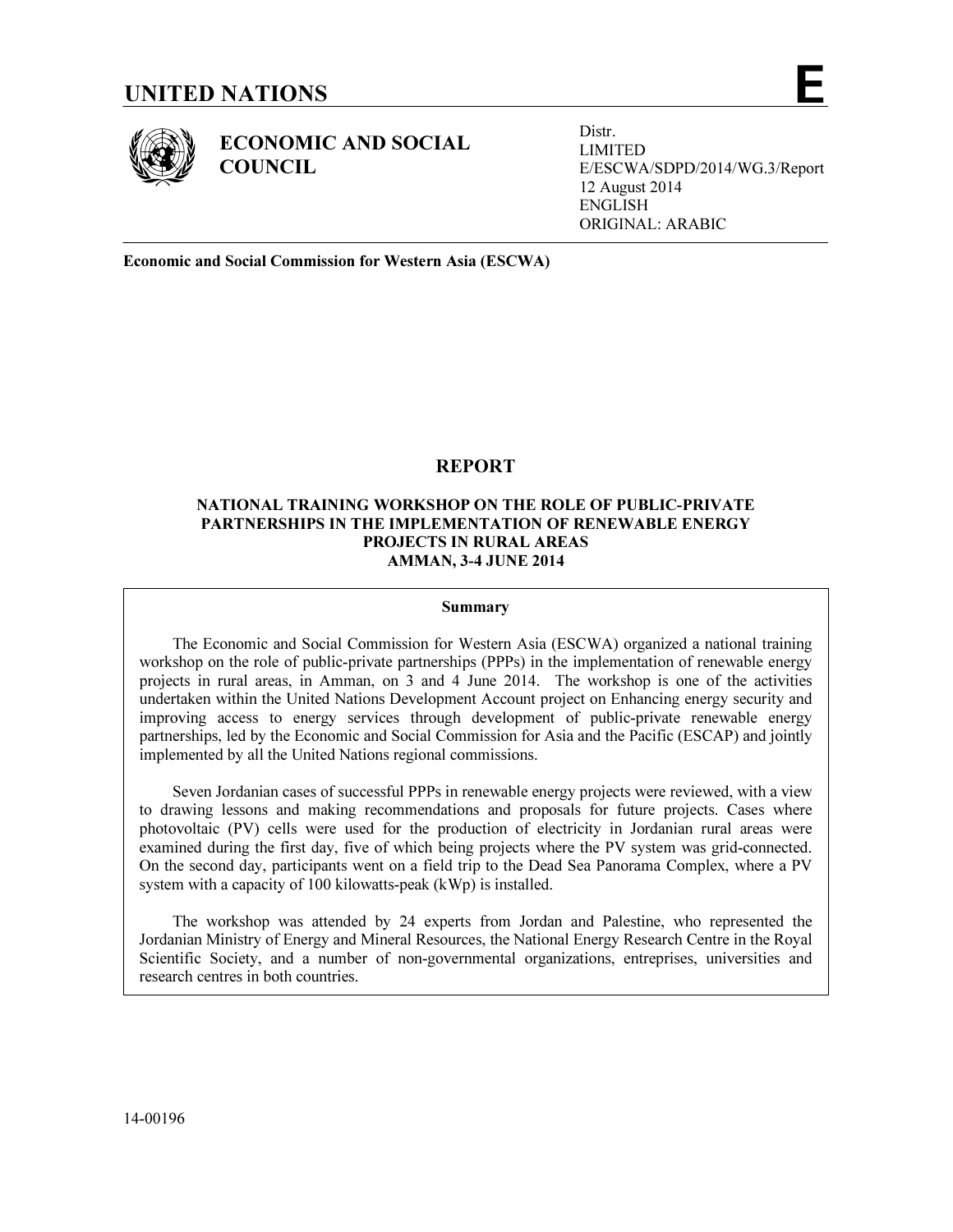# **CONTENTS**

|    |                |  | Paragraphs | Page |
|----|----------------|--|------------|------|
|    |                |  | $1 - 5$    | 3    |
| L. |                |  |            | 3    |
|    | A.             |  | 6          | 3    |
|    | $\mathbf{B}$ . |  | $7 - 20$   | 4    |
|    | C.             |  | $21 - 22$  | 6    |
|    | D.             |  | 23         | 6    |
| Н. |                |  | 24-29      | 6    |
|    | $\mathsf{A}$   |  | 24         | 6    |
|    | B.             |  | $25 - 26$  | 6    |
|    | C.             |  | 27         |      |
|    | D.             |  | 28         |      |
|    | Е.             |  | 29         |      |
|    |                |  |            | 8    |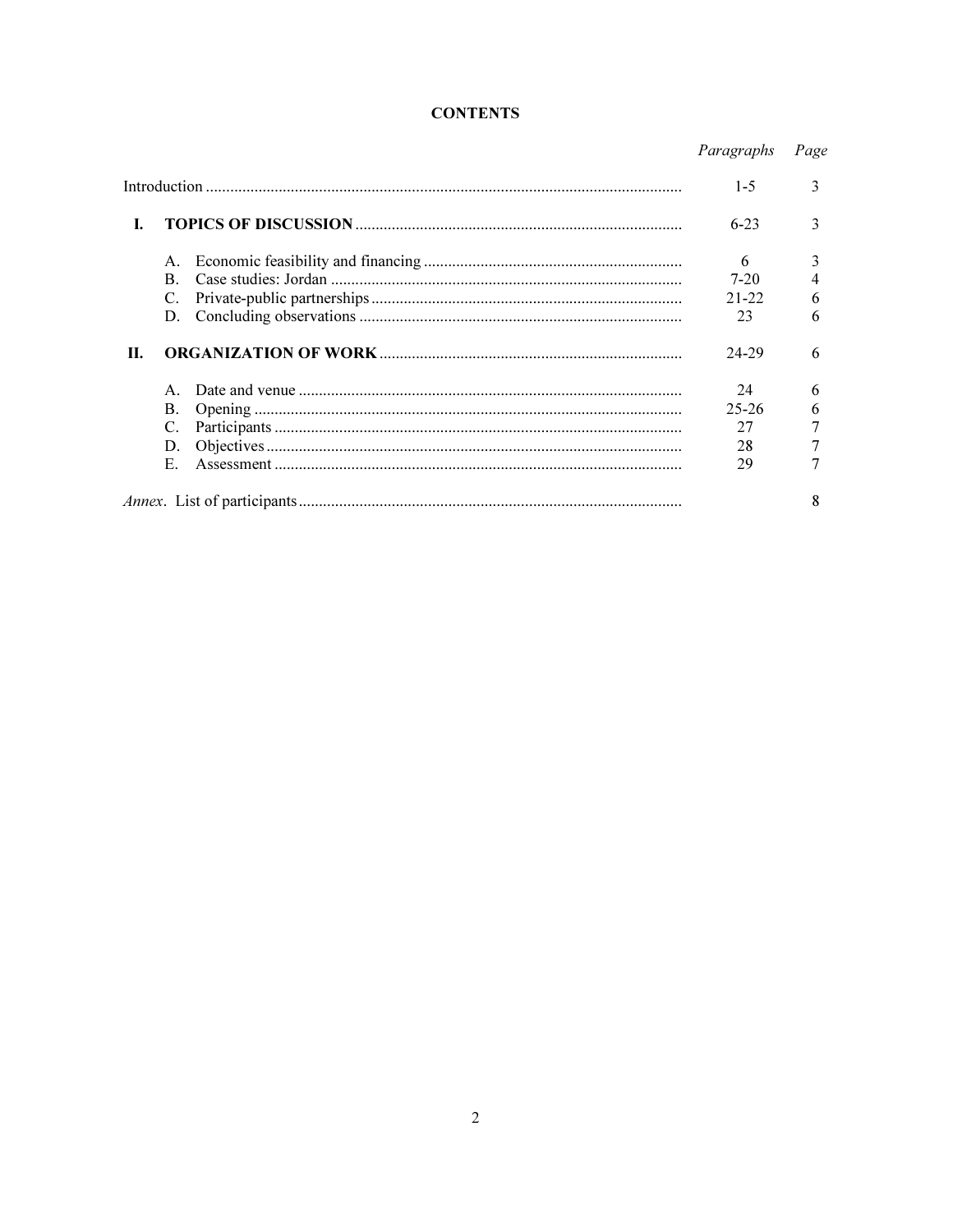#### Introduction

1. The Economic and Social Commission for Western Asia (ESCWA) has been a partner in the United Nations Development Account project on Enhancing energy security and improving access to energy services through development of public-private renewable energy partnerships since 2011. This project is led by the Economic and Social Commission for Asia and the Pacific (ESCAP) and is also jointly implemented by the remaining three regional commissions, namely the Economic Commission for Europe (ECE), the Economic Commission for Africa (ECA) and the Economic Commission for Latin America and the Caribbean (ECLAC).

2. This project aims to improve the access of the poor to energy services in rural areas and to promote renewable energy applications through public-private partnerships (PPPs). In this context, a Jordanian national team was established to collect data on a number of renewable energy case studies implemented through PPPs in rural and marginalized areas of Jordan.

3. The project team was led by the National Energy Research Centre of the Jordanian Royal Scientific Society and was composed of a number of experts from the public and private sectors, representing the Centre as well as enterprises, non-governmental organizations, universities and other research centres. The national team collected data and information on seven cases of PPPs in renewable energy projects implemented in rural and marginalized areas of Jordan. It assessed these cases, identifying the challenges that they face and proposing solutions thereto.

4. With a view to presenting the findings of the Jordanian national team, ESCWA organized a national training workshop on the role of PPPs in the implementation of renewable energy projects in rural areas, in cooperation with the Royal Scientific Society, at its headquarters in Amman, on 3 and 4 June 2014.

5. Seven cases where photovoltaic (PV) cells used to generate electricity were discussed, five of which involving grid-connected PV systems. The current statuses of these cases were assessed; challenges and lessons learned were discussed; and solutions were proposed. On the second day of the workshop, participants went on a field trip to the Dead Sea Panorama Complex, where a PV system with a capacity of 100 kilowatts-peak (kWp) is installed.

#### I. TOPICS OF DISCUSSION

### A. ECONOMIC FEASIBILITY AND FINANCING

6. Mr. Walid al-Deghaili, ESCWA consultant, presented the economic feasibility of renewable energy projects, discussing their costs and financing modalities. He addressed the various renewable energy options, their related requirements and factors influencing their economic feasibility and costs. He presented four components that should be taken into consideration in the calculation of these costs: (a) the amount paid at the start of the project (capital expenditure); (b) the amount spent during its implementation (maintenance, operational and other expenditures), highlighting the importance of calculating the actual cost; (c) the deduction factor (bank interest); and (d) the project duration. He highlighted that these components should be assessed to compare alternatives and choose the most economically feasible. The speaker noted that in order to ensure that cost expectations were realistic, a sensitivity analysis should be carried out to determine the effect of each assumption or estimation on the final outcome. He emphasized the importance of introducing environmental factors, including polluting emissions and their impact on climate change, into the calculation of economic feasibility. Furthermore, he addressed the electrification of Al-Qaawa village in Yemen, which was undertaken by ESCWA and funded in cooperation with the OPEC Fund for International Development (OFID), and underlined the importance of raising the awareness of stakeholders through training and the need for local competent bodies to follow up on the project. The speaker finally presented the various funding mechanisms for renewable energy projects that could be used in the Arab region.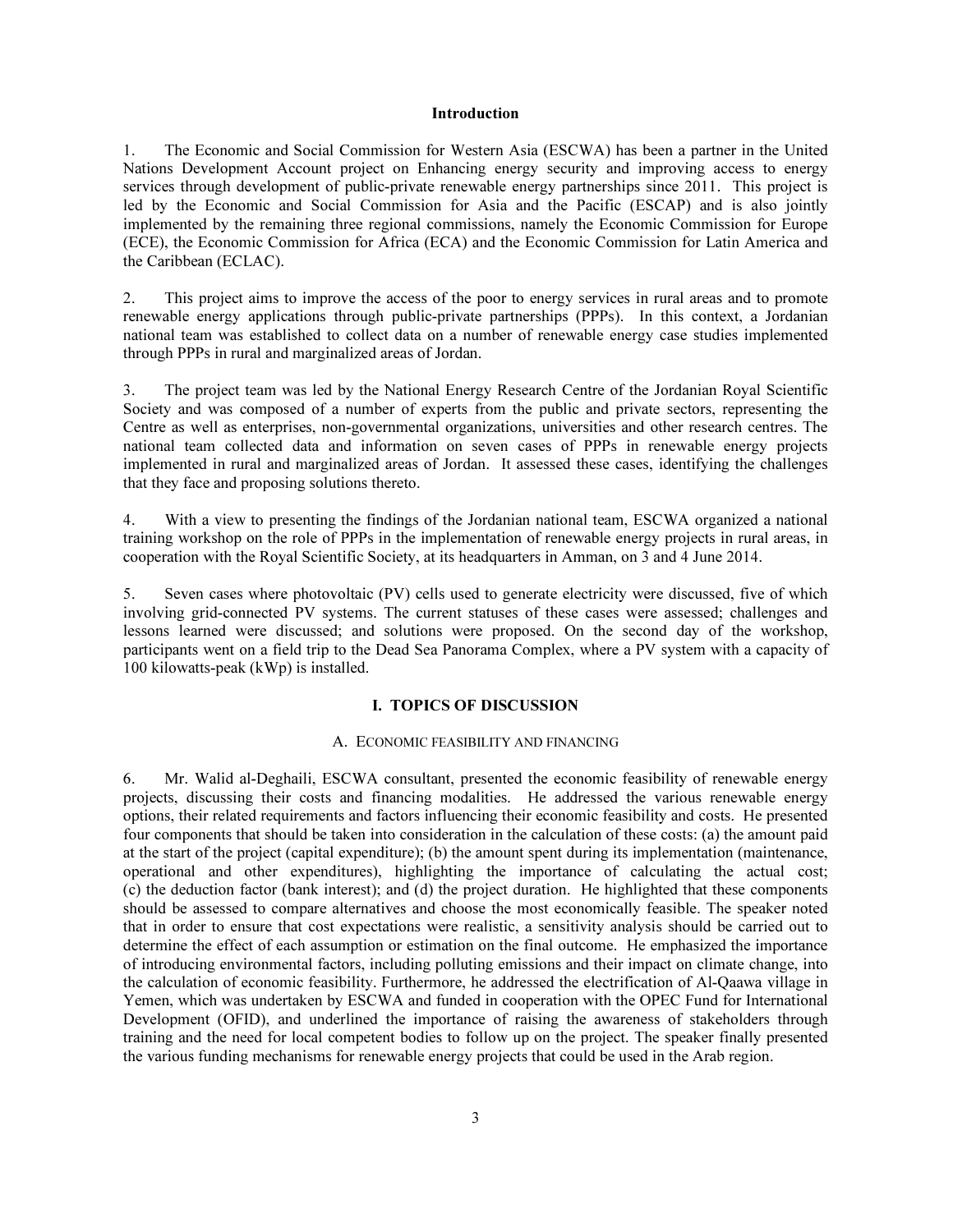## B. CASE STUDIES: JORDAN

### 7. Seven case studies were addressed under this agenda item.

### Case study 1: Rawdat el-Bendan

8. Mr. Firas Alawneh, Royal Scientific Society, Jordan, presented a case study on the use of solar cells for the electrification of homes and the provision of electricity for lighting, ventilation and various electrical appliances in the village of Rawdat el-Bendan. This project was funded by the Ministry of Energy and Mineral Resources and provided electrical power free of charge for the village residents. The funds originated from the Rural Electricity Fund of the Ministry's Department of Rural Electrification.

9. The speaker detailed the technical aspects of the project, namely the use of deep cycle batteries for lighting after sunset. These systems have been designed to provide electricity for households for two days in a row even when the weather is cloudy. Their service life is 25 years excluding the lifetime of the batteries, which ranges between five and eight years. The systems require maintenance and the batteries are replaced at the end of their service life, both processes being funded through the Fils el-Reef project, in collaboration with the Jordan Badia Research Program and the National Energy Research Centre. These renewable energy systems are secure and eco-friendly, as they do not produce environmentally hazardous gas emissions. They have been successful in providing the required electrical energy to the villagers for some 12 years, although there have been challenges and obstacles, such as access to water in the village.

### Case study 2: Feynan Ecolodge Hotel

10. Mr. Nabil Tarazi, Founder and Director of EcoHotels and board member of The International Ecotourism Society (TIES) in Jordan, presented a success story in the field of ecotourism, the Feynan Ecolodge Hotel. He highlighted the contribution of the National Energy Research Centre of the Jordanian Royal Society for the Conservation of Nature, which has designed and implemented a system of PV cells to feed lighting units and fans. The hotel was equipped with solar cells with a 4.5 kWp capacity, a system financed by the United States Agency for International Development (USAID).

11. The speaker pointed that the system was able to transform direct current into alternating current, and was provided with standby batteries with the capacity of producing electricity during three cloudy days with no additional back-up, and could function as a hybrid PV/diesel system. He highlighted that the hotel was located in a remote area, far from the national grid, which made the use of solar cells a good option, particularly considering the low incurred cost. Finally, he underlined the challenges remaining and suggested a range of solutions thereto.

#### Case study 3: Dead Sea Panorama Complex

12. Mr. Alaa Mjahid, Royal Society for the Conservation of Nature, presented the project of the Dead Sea Panorama Complex, which was established in collaboration between the Government of Japan and the Jordanian ministries of Planning and International Cooperation, and of Tourism and Antiquities. The project aimed to support the country's efforts in reducing greenhouse gaz emissions and mitigating climate change by promoting renewable energy applications, within the framework of an environmental grants programme for developing countries. The studies undertaken for the project had showed that solar cell technology was the most productive renewable energy application for electricity generation; it was also the longest-lasting and the most robust. The speaker finally evoked the challenges faced by the project and proposed solutions to tackle these challenges.

13. During the second day of the workshop, participants visited the Complex, taking a closer look at its activities and objectives, and at the 100 kWp PV system that generates electricity for it.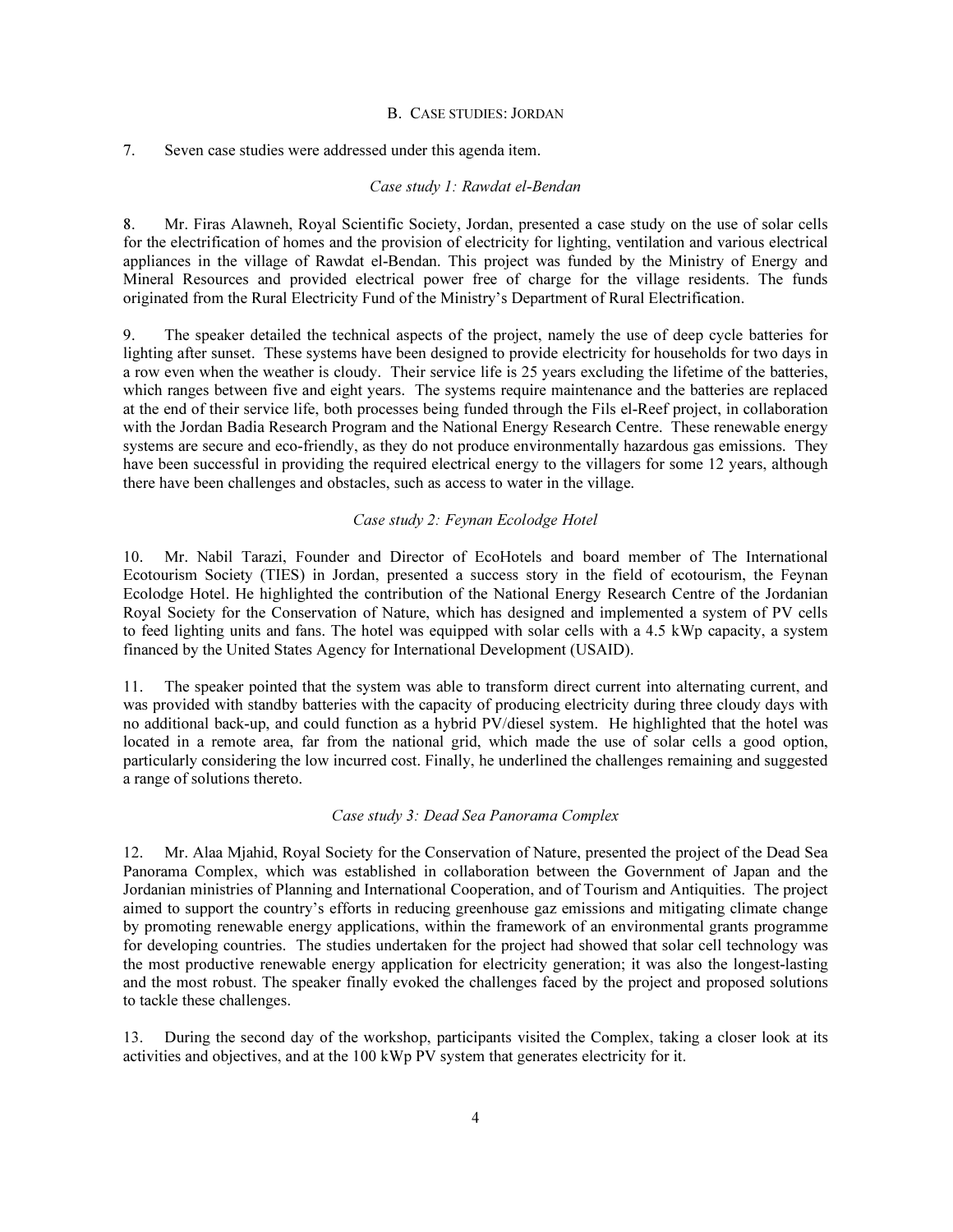### Case study 4: Al-Ghoiba secondary school

14. Mr. Mohammad Omar, KIA, Jordan, presented an initiative of The Princess Alia Foundation on renewable energy for sustainable education. The project, in which solar power is used to generate electricity in two secondary schools in Jordan, is implemented through a partnership between the Ministry of Education in Jordan and KIA Motors Corporation in the Middle East and North Africa, through its subisdiary company based in Amman, National Arab Motors, which provided the needed funding. He underlined that achieving environmental balance in the country and raising awareness about eco-friendly practices were among the main objectives of the National Arab Motors Company.

15. The speaker explained that the aim of that specific project was to enable two public schools with limited resources to meet their electric power needs through the use of solar PV cells and to raise public awareness about the benefits of renewable energy applications.

### Case study 5: Integrated management of energy and water resources

16. Ms. Lara Hawari, Royal Scientific Society, Jordan, presented a project on the Integrated management of energy and water resources: a grid-coonected PV system, implemented by Mercy Corps as part of its endeavours for the promotion of PV systems and their applications in rural areas, in order to improve the living conditions of low-income families. These applications included community-based initiatives for water management in Jordan, where PV systems were used to provide the needed electricity for water management projects.

17. The speaker highlighted the benefits of the project, including enabling citizens to access modern energy services; own PV systems; reduce monthly electricity bills; shift from fossil fuel to clean energy; and create eco-friendly environments using the resources available in the region. The project was an example of eco-friendly renewable energy activities and PPP was critical to achieving its objectives. Such international projects would promote public awareness of the importance of clean solar energy systems. A projected additional activity is the installation of PV systems on a number of government buildings.

# Case study 6: Tafila

18. Mr. Alaa Marri, Royal Scientific Society, presented a project on the supply and installation of 1000 intelligent solar tracking systems on the roofs of residential units in the town of Tafila, Jordan. The project also involved the construction of an operation centre for the systems' network in Tafila Technical University, as well as the training of students and teachers on the related technical aspects. The speaker underlined that the role of the Royal Scientific Society had been to oversee the installation of the systems on the roofs, which was implemented by Petra Solar Company. An assessment of the socioeconomic impact of the project on the residents of Tafila was also conducted through questionnaires, which highlighted the new opportunities provided by the project in terms of use of smart networks and clean, safe renewable energy.

### Case study 7: Ghor Fifa

19. Ms. Louloua Safarini, EDAMA Association, presented the association's activities for the development of rural areas in Jordan through innovative solutions in the water and energy fields, which aim to achieve energy independence and a positive impact on the environment. Fifa village in Kerak, one of the poorest areas in Jordan, was chosen to become the first eco-village in the country. It was declared a reserve by the Royal Society for the Conservation of Nature, owing to the high environmental value of its biogical diversity. In addition, the village is endowed with the ideal climate for solar energy as solar radiation is available throughout the year.

20. Solar systems with a capacity of 65 kWp were installed atop a health centre; a mosque; a number of schools, teachers' residential units and kindergartens; the Royal Society for the Conservation of Nature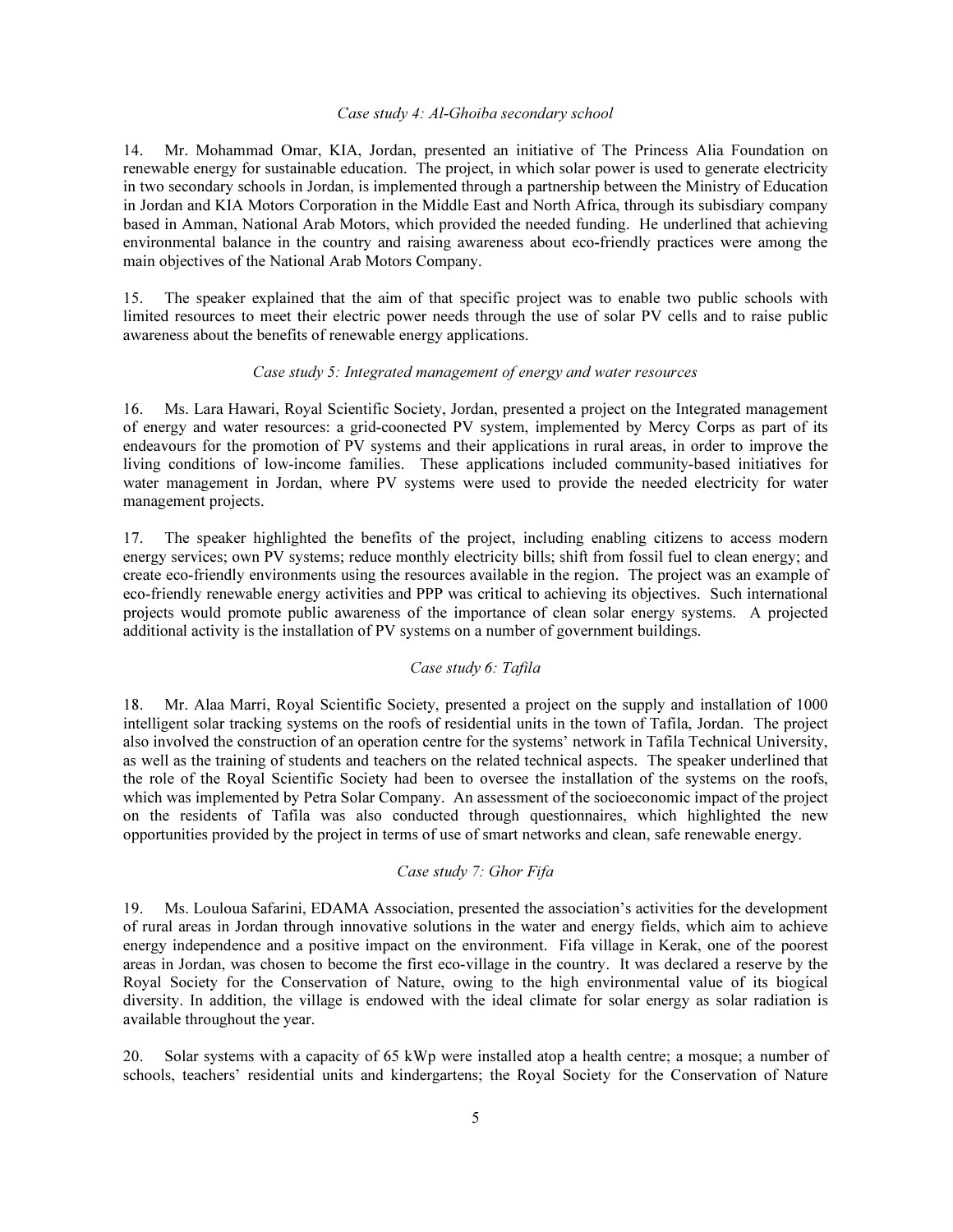building; and two houses. Three PV lighting poles in an area mostly inhabited by the Bedouin were also installed. The main objectives of this project were to enable the village to meet its electricity needs through efficient clean energy applications and raise public awareness about renewable energy applications.

### C. PRIVATE-PUBLIC PARTNERSHIPS

21. Mr. Walid al-Deghili made a presentation on PPPs for the implementation of rural renewable energy projects. He reviewed the current state of the energy sector in Jordan and the effect of energy applications on climate. He underlined the need for funding, in particular through PPPs, to implement renewable energy projects, presenting the characteristics and benefits of such partnerships, which include ensuring complementarity between the public and private sectors and overcoming government budget restrictions. PPPs indeed allow the use of the State's legislative framework and political support while benefiting from the resources, flexibility and knowledge available in the private sector; they also contribute to job creation and poverty alleviation as they involve attracting financial capital and investments and seizing the opportunities provided by the green economy sector. In the framework of PPPs, the public and private sectors share both risks and benefits, on the basis of cooperation, transparency and good governance.

22. The speaker also touched on good governance indicators and on the importance of improving the investment climate and making the needed reforms. He mentioned a number of obstacles to PPPs and suggested means to overcome them. He then presented PPP models established for the implementation of renewable energy projects in rural areas in Jordan. He stressed the importance of the grants and financial facilities provided by partners such as Pro-poor PPP (5Ps), in addition to development funds, Islamic banks and rural development entities, which all contribute to enhance commitment to social responsibility in rural and marginalized areas. He also mentioned in the experience of other Arab countries in the field. He underlined that each situation required a specific model, but that previous models could be used and improved where needed, stressing the importance of legislative and political stability, solid institutional frameworks, government support, capacity-building activities and the involvement of civil society groups in the follow-up, monitoring and accountability processes. He concluded by stressing the importance of the technical, environmental, economic and social aspects of such projects.

### D. CONCLUDING OBSERVATIONS

23. At the conclusion of the workshop, emphasis was placed on the following key points to ensure the success of PPPs for the implementation of renewable energy projects: (a) reaching a political decision on shifting to renewable energy; (b) drawing lessons from past mistakes and success stories; (c) building the capacity of decision-makers; (d) ensuring the transfer and adaptation of technology to national settings.

### III. ORGANIZATION OF WORK

### A. DATE AND VENUE

24. The national training workshop on the role of public-private partnerships in the implementation of renewable energy projects in rural areas was held at the headquarters of the Royal Scientific Society in Amman, on 3 and 4 June 2014.

#### B. OPENING

25. The opening statement was delivered by Mr. Walid Shahin, Director of the National Energy Research Centre of the Royal Scientific Society, Jordan. The speaker focused on the importance of strengthening cooperation to establish PPPs in the field of energy, notably in developing countries. He underlined the significant role of the private sector in Jordan, where most renewable energy projects were still at an early stage. He added that the first wind farm for electric power generation in Jordan would be established in Tafila.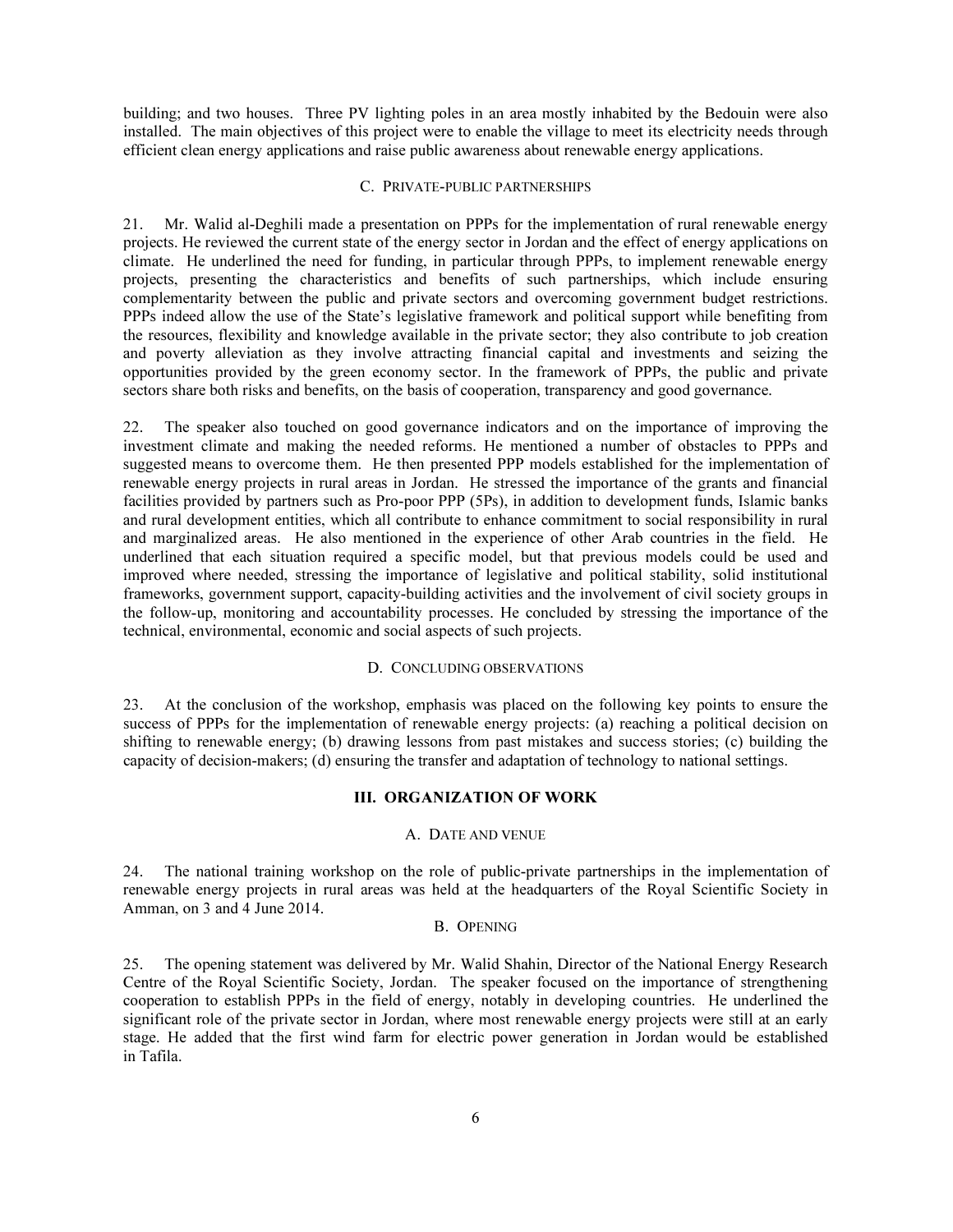26. Mr. Habib al-Andaloussi, Chief of the Energy Section, ESCWA, then delivered a speech in which he laid out the reasons for organizing this workshop as part of a Development Account project, implemented in collaboration with other United Nations regional commissions, on Enhancing energy security and improving access to energy services through development of public-private renewable energy partnerships. He mentioned the Jordanian project team whose members collected data on major cases of PPPs in renewable energy in rural areas of the country, and thanked the Royal Scientific Society for leading the team.

### C. PARTICIPANTS

27. The training workshop was attended by 24 experts from Jordan and Palestine, representing the Jordanian Ministry of Energy and Mineral Resources, the National Energy Research Centre of the Royal Scientific Society (Jordan), as well as a number of non-governmental organizations, entreprises, universities and research centres in Jordan and Palestine.

### D. OBJECTIVES

28. The workshop sought to review a number of experiences in implementing renewable energy projects in rural areas of Jordan through PPPs, with a view to drawing lessons and proposing solutions for obstacles that impede the implementation process.

### E. ASSESSMENT

29. A questionnaire was distributed at the end of the workshop for its assessment. Results indicated the following: (a) some 91 per cent of the participants believed that the objectives of the workshop were achieved to a good/great extent; (b) 90 per cent of the participants considered that the administrative arrangements were good/very good; 100 per cent considered that the presentations were clear/very clear; (c) 90 per cent of the participants considered the workshop as a good/very good opportunity to exchange information; 78 per cent described it as useful in making work connections; 80 per cent believed that it was good/very good in providing benefits for the future; and (d) 89 per cent of the participants requested followup activities. The below table presents the detailed content of the participants' answers to the assessment questionnaire.

|                            | Not       | Achieved to  | Achieved to a | Achieved to a |
|----------------------------|-----------|--------------|---------------|---------------|
|                            | achieved: | some extent: | good extent:  | great extent: |
| Objectives of the workshop | 0%        | $9\%$        | 54.5%         | 36.5%         |

Arrangements and presentations

| Organizational arrangements before<br>and during the workshop | Poor: $0\%$ | Average: $10\%$ | Good: 40% | Very good: $50\%$ |
|---------------------------------------------------------------|-------------|-----------------|-----------|-------------------|
| Clarity of presentations                                      | Poor: $0\%$ | Average: $0\%$  | Good: 50% | Very good: $50\%$ |

Usefulness of the workshop

| Information-sharing among        |              |                 |              |                   |  |
|----------------------------------|--------------|-----------------|--------------|-------------------|--|
| participants                     | Poor: $0\%$  | Average: $10\%$ | Good: $50\%$ | Very good: $40\%$ |  |
|                                  |              |                 |              |                   |  |
| Making useful work connections   | Poor: $11\%$ | Average: $11\%$ | Good: $67\%$ | Very good: 11%    |  |
|                                  |              |                 |              |                   |  |
| <b>Future benefits</b>           | Poor: $0\%$  | Average: $20\%$ | Good: $40\%$ | Very good: 40%    |  |
|                                  |              |                 |              |                   |  |
|                                  |              |                 |              |                   |  |
| Request for follow-up activities | Yes: 89%     |                 | No: $11\%$   |                   |  |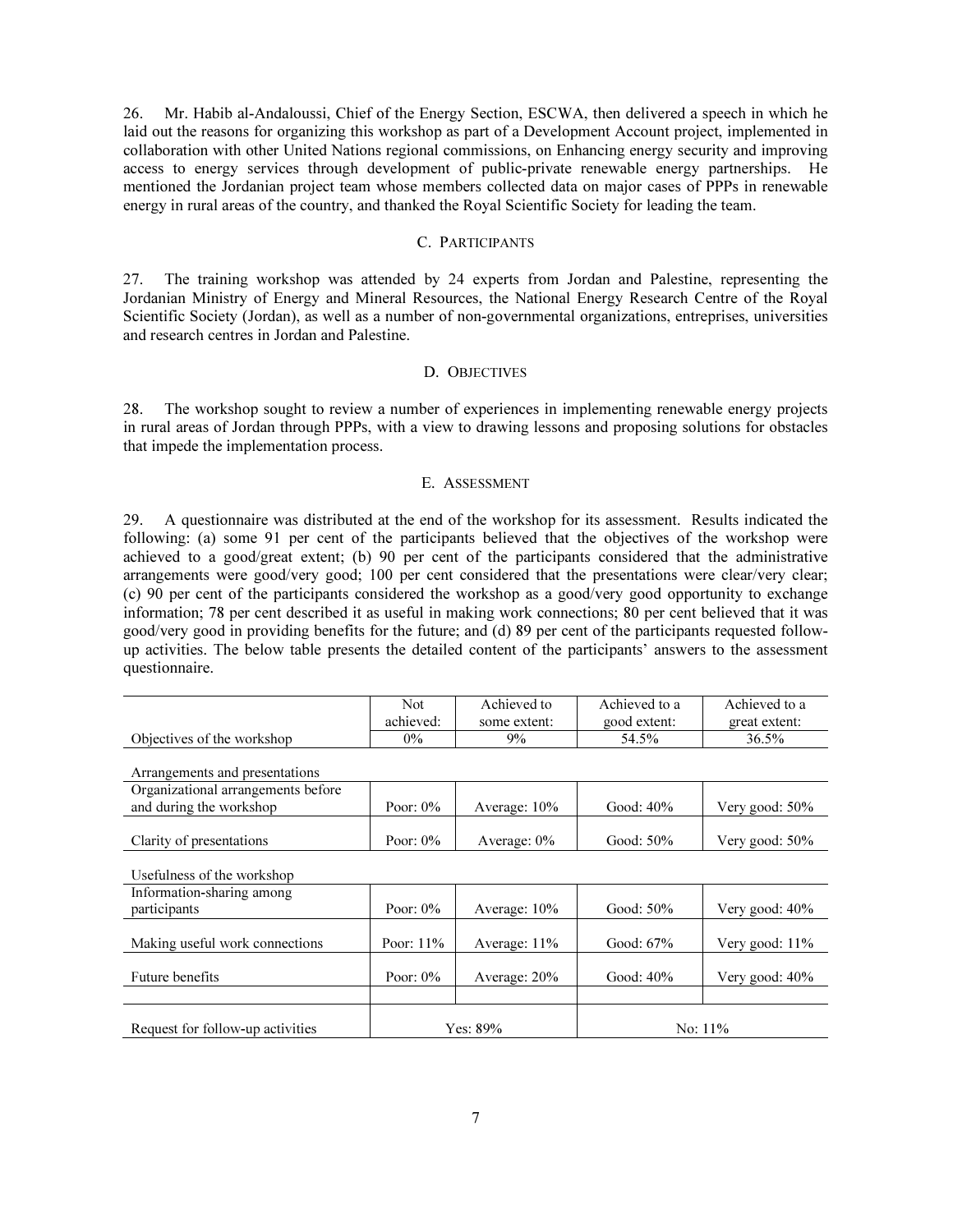# Annex<sup>\*</sup>

# LIST OF PARTICIPANTS

### Jordan

Mr. Rami Ahmad Ahmad al-Hassis Institutions Development Specialist Jordanian Institutions-JEDCO

Mr. Mahmoud Thalgi al-Katarneh Ministry of Planning and International Cooperation

Mr. Mohammad Ibrahim Abdallah Shahbaz Consultant National Center for Research and Innovation Jabiha

Mr. Ziad Abel Rahman al-Saadeh

Mr. Ahmad Abdullatif Abu Saa Section Head Ministry of Energy and Mineral Resources

Mr. Mahmoud Youssef Abdul Hadi Maintenance and Logistical Support Officer The Royal Society for the Conservation of Nature

Mr. Wael Ababneh Director of Rural Electrification Directorate Ministry of Energy and Mineral Resources

Ms. Louloua Safarini Edama

Mr. Rami Hammad Jordanian Society for Economic Projects Development

Mr. Mohammad Omar KIA Jordan

Mr. Alaa Mjahed The Royal Society for the Conservation of Nature The Panorama Dead Sea Complex

Mr. Nabil Tarazi **Director** Al-Feynan Ecolodge

\_\_\_\_\_\_\_\_\_\_\_\_\_\_\_\_\_\_\_\_\_\_\_\_\_\_ \* Issued as submitted.

Mr. Beshr el-Nabulis Al-Finan Eco lodge

Mr Layth Zaatar Nour for Solar Systems

Mr. Ziad Saaydeh Rural Electrification Director Ministry of Energy and Mineral Resources

Mr. Walid Shahin **Director** National Energy Research Centre (NERC) Royal Scientific Society

Mr. Firas Alawneh Head of Photovoltaic Division **NERC** Royal Scientific Society

Mr. Alaa Marri **NERC** Royal Scientific Society

Ms. Lara Walid Hawari **NERC** Royal Scientific Society

#### Palestine

Ms. Tahani Abu Daqqa Director of the Palestinian Society for Solar and Sustainable Energy Former Minister of Youth, Sports and Culture

Mr. Afif Hasan Akl Dean of the Faculty of Engineering Bir Zeit University

Mr. Nader Mohammad Ibrahim Nemr Bitar Member in the Energy Committee of Palestinian Chambers Palestinian Chambers of Commerce, Industry, and Agriculture

Mr. Fadi Bkirat Chief Eexecutive Officer Racktech for Power Engineering and Contracting